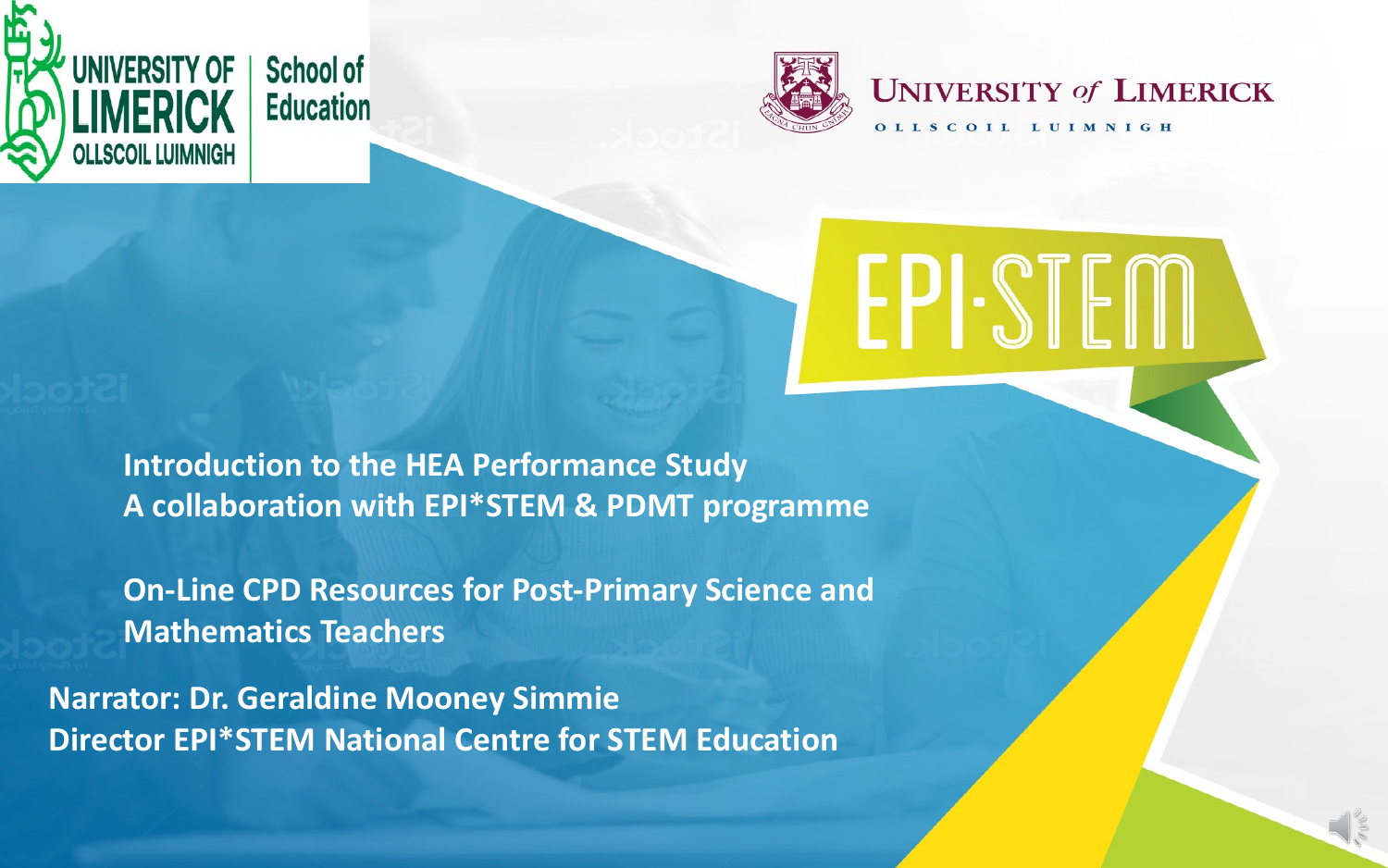**Generation of new on-line CPD resources for science and mathematics [post-primary] teachers in Ireland**

**Adapted from and enhancing existing PDMT resources for all teachers**

**Supporting continuing professional learning and teacher agency**

**Supporting engaged pedagogies in the classroom and laboratory**

**Supporting Reflection and teacher learning [learning outcomes]**





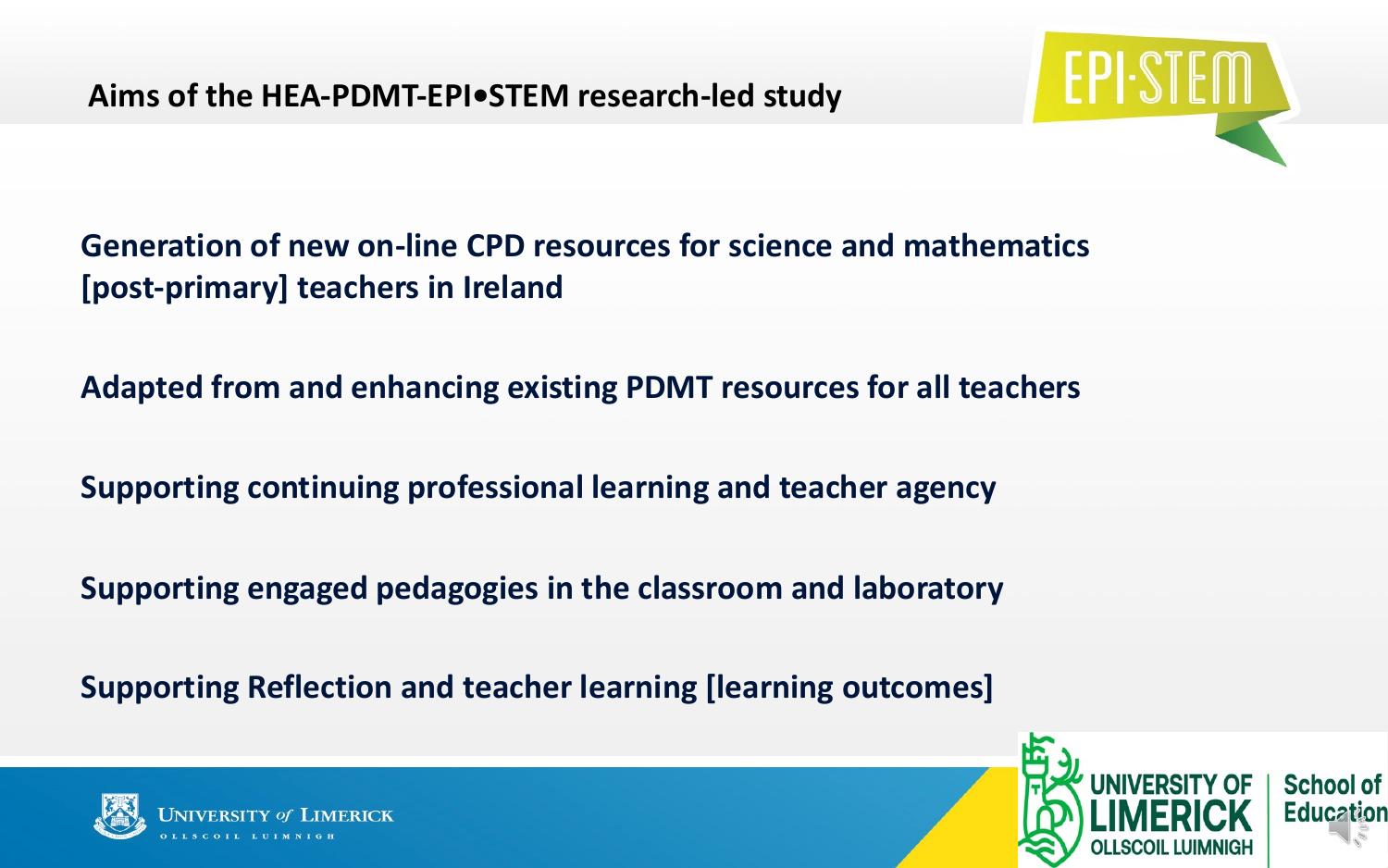## **Alignment of the HEA-PDMT-EPI•STEM study with National Policy Priorities**

*Cosán Teaching Council Policy on Teacher Learning 2019 DES STEM Policy Implementation 2017-2026*

- **Teacher-led CPD** for teaching & teacher learning
- **Culturally & contextually sensitive pedagogies**
- **Across the Curriculum:** science literacy, numeracy; CSPE; global citizenship; care, shared humanity, sustainability of planet.
- **Learning Outcomes:** e.g. evidence, inquiry based [JCT, PDST, etc.]





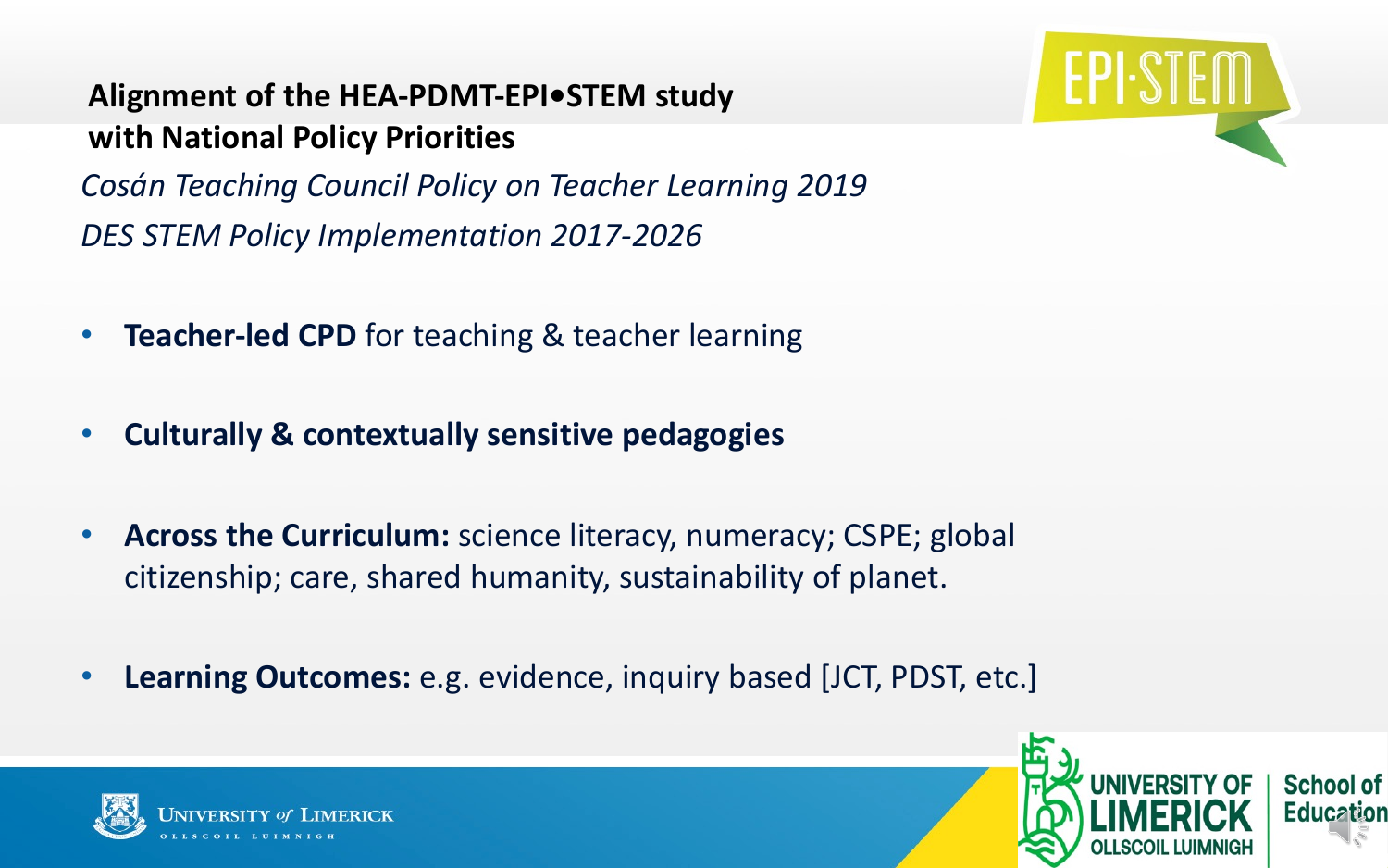## **Understandings of CPD Resources for Teachers**

- Professional Content knowledge: subject & pedagogy
- Multifaceted, multi-layered, complex, contextualised
- Exemplars: mentoring, leadership, coaching, in-service education
- Connect to new social contract in education [UNESCO 2021] [equity, equality, inclusion, social justice, race relations, gender justice]





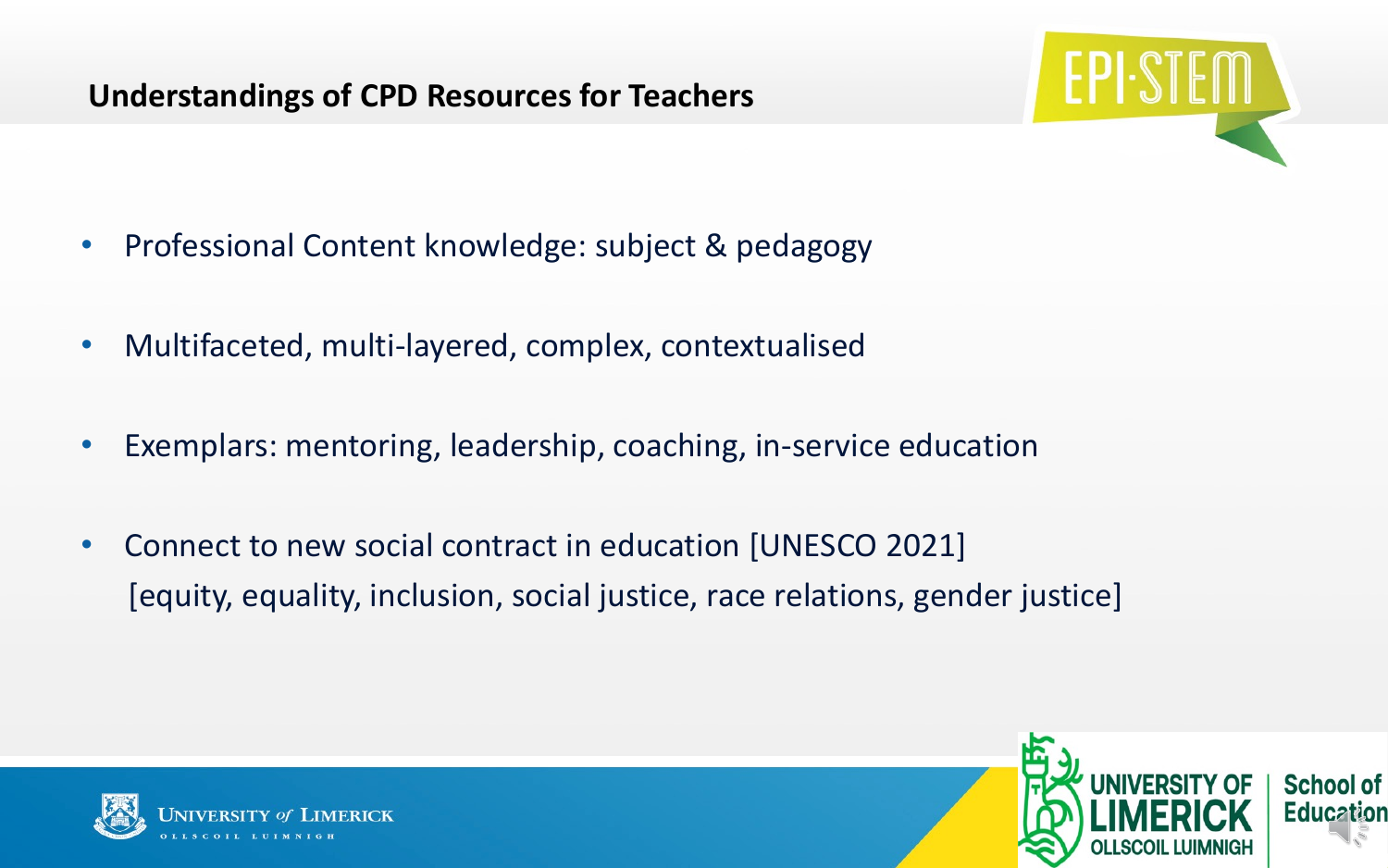## **CPD Resources: supporting teachers develop new and stimulating ways of teaching and reflecting on teaching**

- Multiple teaching approaches to engage student learners [pedagogies]
- Active Pedagogies & Productive Pedagogies
- Stimulate students interest in science/mathematics [joy, curiosity, care]
- Inquiry approaches: problem solving and problem posing





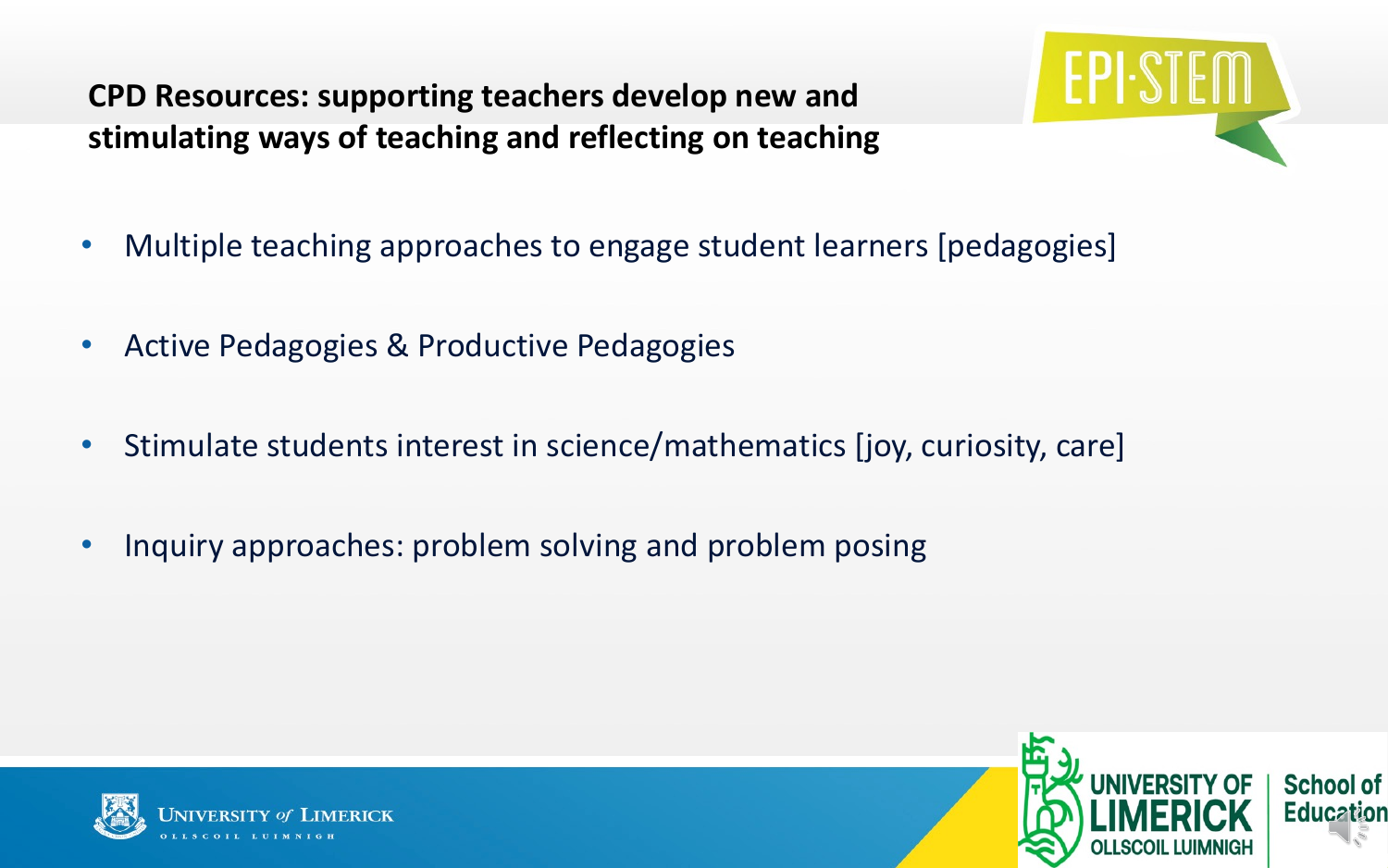## **How to register for the on-line CPD resources**

- **Provides new ideas to animate your CPD and professional conversations**
- **Scaffold your journey of reflective practice as a professional teacher**
- **CPD resources are not a training manual for classroom/laboratory practices**
- We invite you to register with us on our EPI. STEM website. We will send you the resources and **invite you to let us know how useful you find them and how we can improve them**
- **We want to invite you to meet with us at EPI•STEM in the autumn**